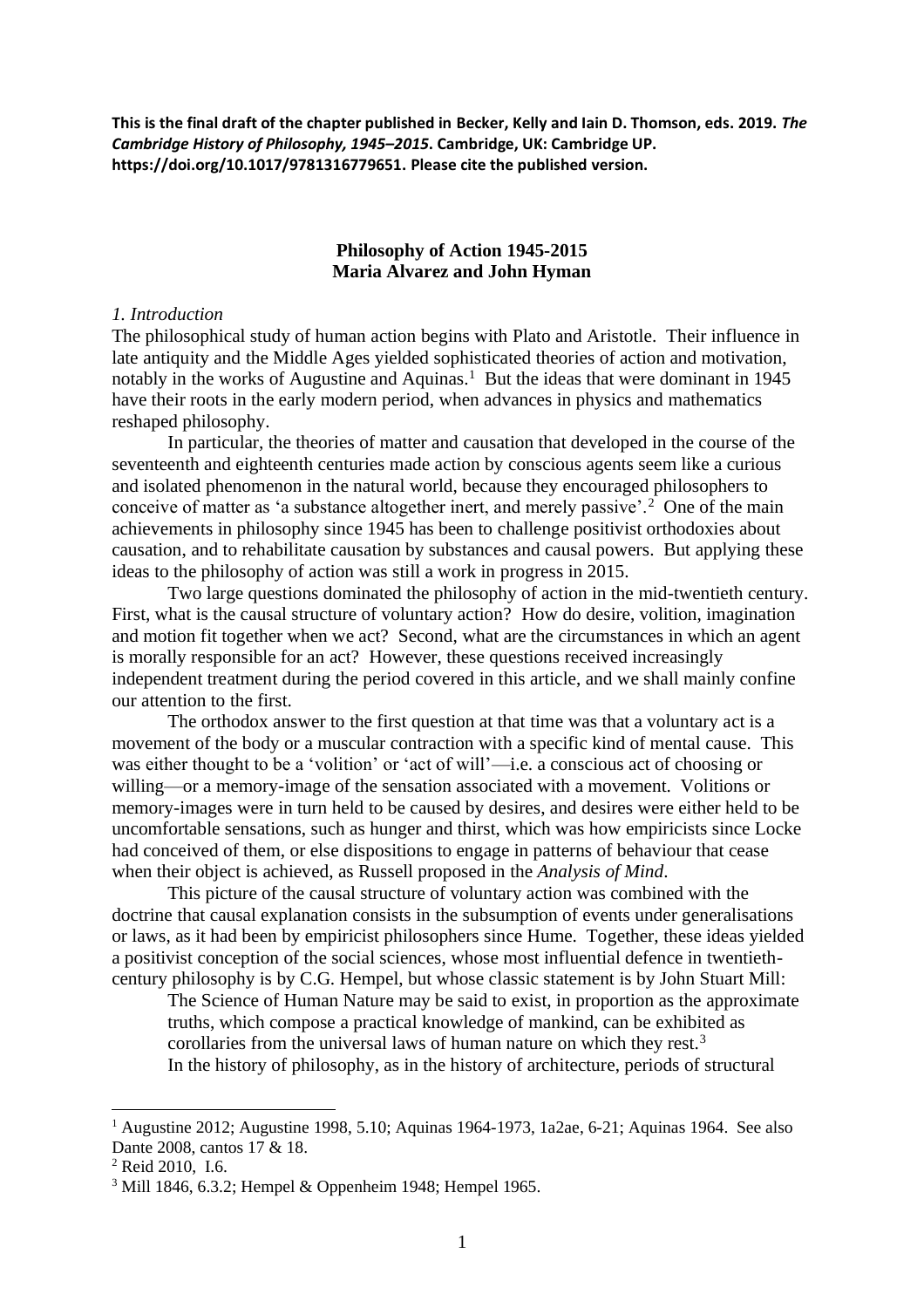change alternate with periods of decorative embellishment. In the philosophy of action, the first half of the period under consideration in this volume was a period of structural change. Accordingly, the arguments of R.G. Collingwood, Ludwig Wittgenstein and Gilbert Ryle in the 1940s, and of Elizabeth Anscombe and Donald Davidson in the 1960s and 1970s, have continued to be the most important up to the present, so far as philosophy in the analytic tradition is concerned. The most influential philosophical writings on human agency outside the analytic tradition in this period were by Jean-Paul Sartre.

Sartre's existentialist philosophy is discussed in chapter 30 of this volume. He follows Heidegger in claiming that the human form of existence and engagement with the world is basically active and practical, rather than cognitive and theoretical. But what is distinctive in Sartre's philosophy, and accounts for its lasting appeal, is his celebration of spontaneity and freedom—freedom from Weber's 'iron cage' of bureaucracy and rationality, and from tradition, religion, and bourgeios social norms. The individual conceived in *L'être et le néant*, which Sartre wrote in Paris during the German occupation, was absolutely free, and he defined himself by the free choices that he made. '*L'être humain est un projet qui se fait peu à peu. En conséquence, il se définit par l'ensemble des ses actes.* [A human being is a project that is formed step by step. Hence, he defines himself by the sum of his acts.]<sup>14</sup>

Collingwood, Wittgenstein, Ryle, Anscombe and Davidson were responsible for four main developments in philosophical thought about human agency, each of which is described in more detail in sections two and three below.

- First, Collingwood and Wittgenstein claimed independently that explanations of voluntary acts do not subsume them under laws, and Collingwood argued that the eighteenth-century ambition to construct a science of human nature failed for this reason. 'Its method', he wrote, 'was distorted by the analogy of the natural sciences.'
- Second, Ryle and Wittgenstein both attacked the idea that voluntary acts are caused by volitions or acts of will, not merely on the grounds that postulating volitions is unnecessary, as James and Russell had already claimed when they defended theories that postulate memory-images instead, but on the more radical grounds that the very idea that a voluntary act is a bodily movement with a specific kind of mental cause is misconceived.
- Third, Anscombe accepted both of the positions attributed to Wittgenstein above, and argued (i) that the kind of action in which human agency is principally expressed is *intentional* rather than *voluntary*, (ii) that voluntary action can be defined in terms of intentional action and knowledge, and (iii) that intentional action can be defined by means of the concept of a *reason for acting* (and the related concept of *goodness*).
- Finally, Davidson accepted (i)-(iii) above, although his concept of a reason differed substantially from Anscombe's, but he argued that explaining action in terms of the agent's motive or reason for acting *does* identify its cause, and *does* imply that it falls under a law. Wittgenstein and the others who denied these things, he argued, did so because they failed to understand the subtle relationship between causes and laws.

As a result of these developments, philosophers working in the subject-area we are focusing on in this article have engaged with two large and interconnected sets of questions since the 1960s: first, metaphysical questions about the individuation and location of acts,

<sup>4</sup> Sartre 1946, p. 21.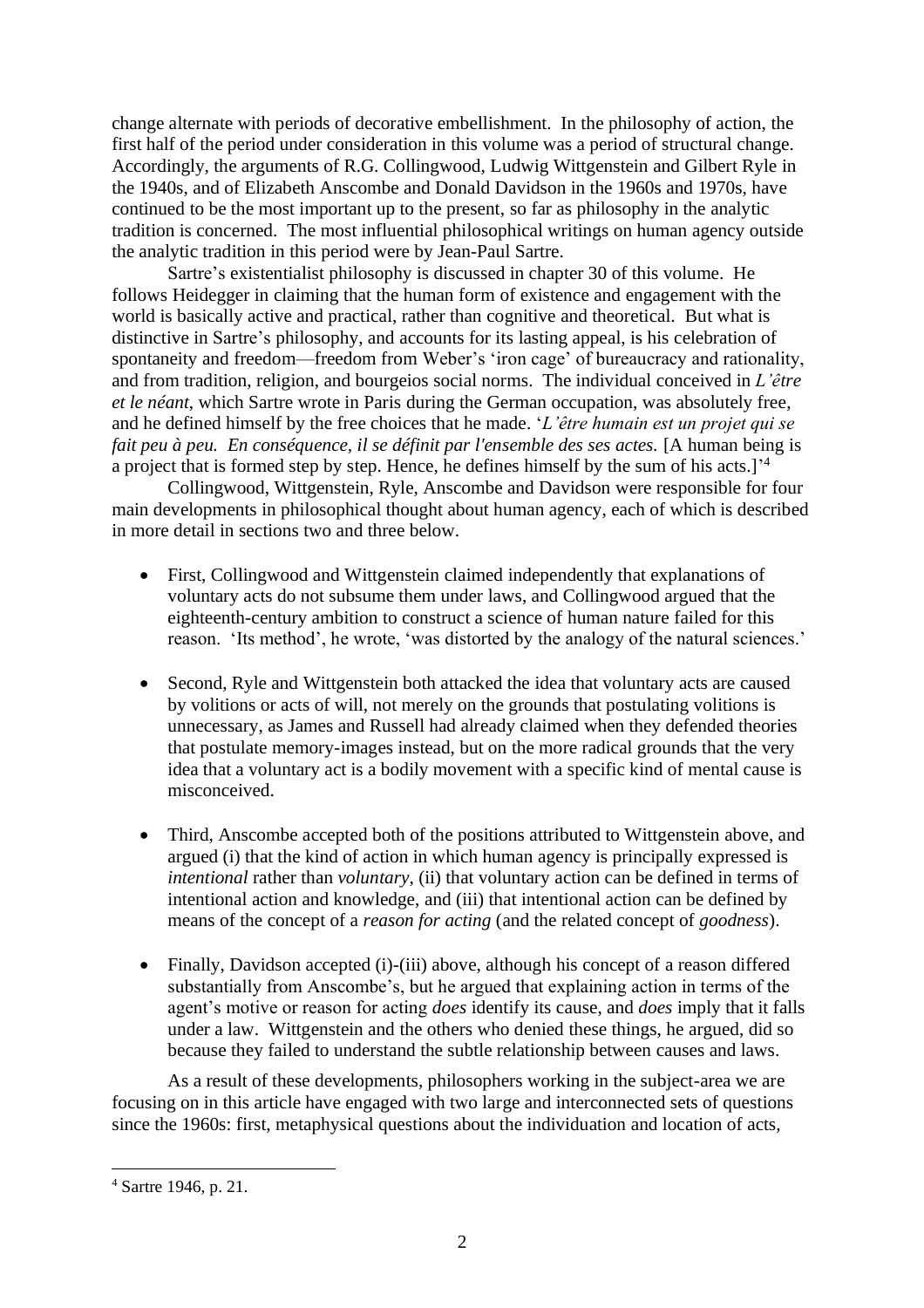and their relationship with movements of the body; second, logical and metaphysical questions about reasons and reasoning, and about the relationship between reasons and the acts they motivate and explain.

The same developments also transformed philosophical thought about responsibility and free will, principally by encouraging philosophers to regard the capacity to respond to and endorse reasons as the factor that makes human action susceptible to moral assessment, instead of causation by volitions. The intense debates that ensued, and still continue, echo earlier ones about the relationship between freedom and necessity, but they have accorded greater importance to an individual's autonomy, sense of self, psychological integration and self-control (as Sartre did), as well as her responsiveness to reasons (as he did not), and they have examined various factors that undermine these, such as addiction and mental illness.<sup>5</sup>

## *2. Collingwood, Wittgenstein and Ryle*

Collingwood claimed that the eighteenth-century ambition to construct a science of human nature modelled on the natural sciences was destined to fail. Both historians and natural scientists investigate the causes of events, he argued, but in historical studies the term 'cause' is used in 'a special sense'. In science, discovering the cause of an event means 'bring[ing] it under a general formula or law of nature', whereas in history, it means discovering 'the thought in the mind of the person by whose agency the event came about'. It is a mistake to imagine that history is 'the study of successive events lying in the dead past, events to be understood as the scientist understands natural events, by classifying them and establishing relations between the classes thus defined'. Unlike the natural scientist, the historian is not interested in events as such, 'he is only concerned with those events which are the outward expression of thoughts, and is only concerned with these in so far as they express thoughts'. Hence, 'all history is the history of thought'.<sup>6</sup>

Wittgenstein's position was more radical than Collingwood's. He too believed that identifying the reason or motive for a voluntary act is quite unlike classifying events and establishing relations between the classes thus defined. But instead of postulating a special sense of the word 'cause', he inferred that it is not a matter of identifying a cause at all.

The main influence on Wittgenstein's philosophy of action was Schopenhauer's theory of the will, which he seems to have fully accepted in 1916, and which still influenced his thinking in 1947. Schopenhauer had argued, against the empiricists, that an act of will cannot be an impression or thought, because impressions and thoughts are mere phenomena, and therefore quite passive and inert. Schopenhauer's own view was that the act of will and the act willed—the action of the body, as he called it—are one and the same thing, 'perceived and apprehended in a twofold manner', from the 'interior' perspective of the agent and from the 'exterior' perspective of an observer.<sup>7</sup>

In Wittgenstein's *Notebooks*, these ideas are repeated. <sup>8</sup> But in the 1930s he abandoned the thought that willing is an event that presents two different faces to 'interior' and 'exterior' perception, and argued instead that if willing *is* acting, then it is so 'in the ordinary sense of the word':

so it is speaking, writing, walking, lifting a thing, imagining something. But it is also striving, trying, making an effort—to speak, to write, to lift a thing, to imagine

<sup>&</sup>lt;sup>5</sup> These debates were initiated especially by Strawson 1962 and Frankfurt 1969. The literature on these issues is vast and we can merely provide some pointers through representative collections and review essays, such as Watson 1982; Fischer 1999; Widerker and McKenna 2003; Levy and McKenna 2009; and Kane 2002 and 2011.

 $6$  Collingwood 1946, pp. 208, 214–17, 228. See also Dray 1995, chs. 2-3.

<sup>7</sup> Schopenhauer 1966, p. 36. Brian O'Shaughnessy (1980) defends a theory inspired by Schopenhauer.

<sup>8</sup> Wittgenstein 1979, pp. 87–89.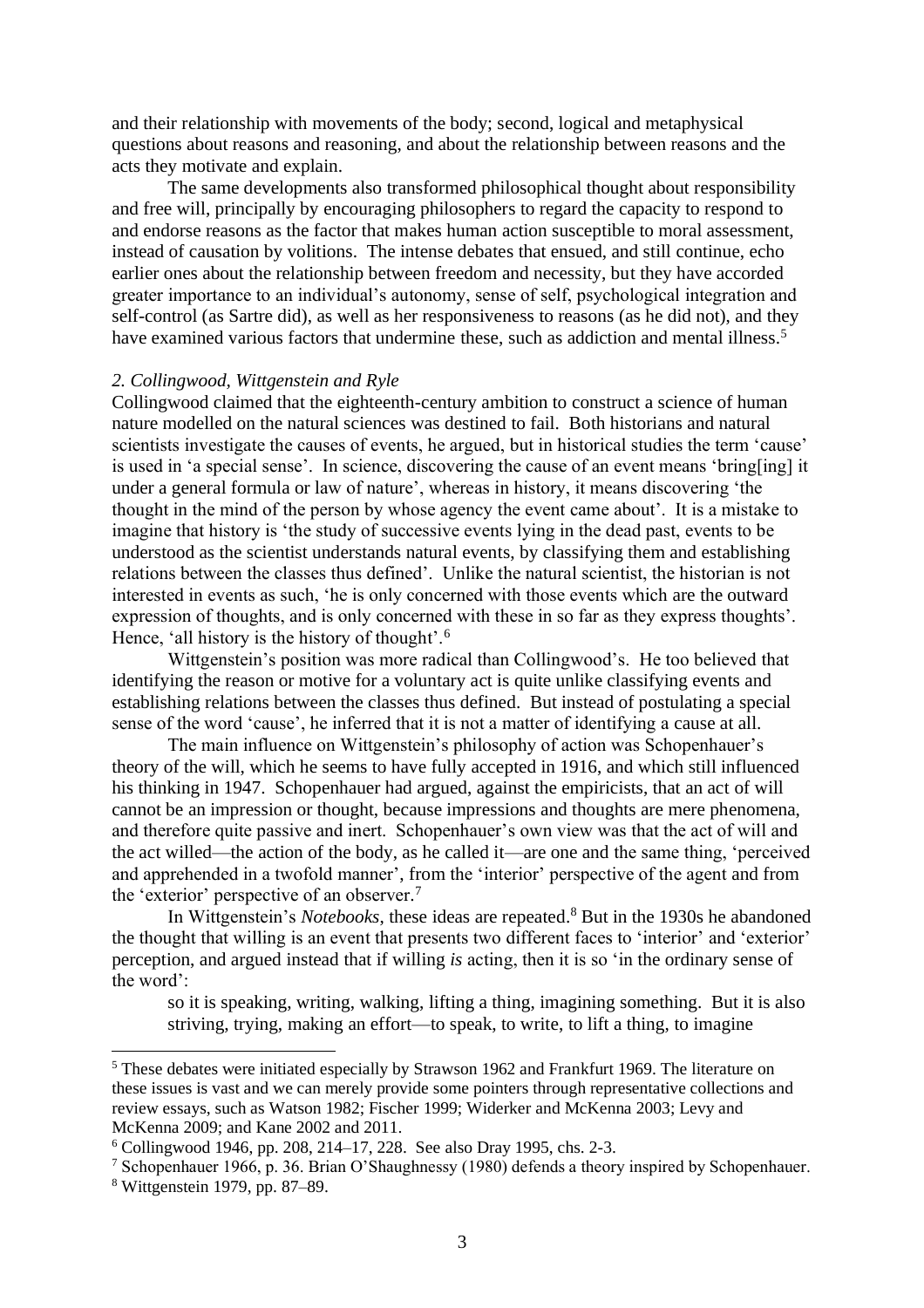something, and so on.<sup>9</sup>

These are all things we normally do voluntarily, and as such they are all that willing can possibly consist in. There is no additional internal psychic push—no 'will force', as James called it. It is true that there is willing without acting: trying to lift a heavy weight is an exercise of the will, whether or not the attempt succeeds. But we should not imagine that every act is preceded by an effort or attempt: 'When I raise my arm,' he writes, 'I don't usually *try* to raise it'.<sup>10</sup> So 'trying' is not the vernacular name for a volition or act of will.

Wittgenstein also rejects the idea that voluntary movements are caused by memoryimages of kinaesthetic sensations. James and Russell had argued that we possess a repertoire of ideas of possible movements, laid down in infancy, and composed of the memory-images of the kinaesthetic sensations that make us aware of the movements we perform. These images, they claimed, are the immediate mental antecedents of our voluntary acts. But in a searching criticism of James and Russell, which is of a piece with the anti-sensationalism of the *Investigations* as a whole, Wittgenstein rejects the very idea that kinaesthetic feelings make us aware of the movements of our limbs.<sup>11</sup>

Finally, Wittgenstein considers the idea that voluntary acts are movements caused by decisions:

Consider the following description of a voluntary action: "I form the decision to pull the bell at 5 o'clock; and when it strikes 5, my arm makes this movement."—Is that the correct description, and not *this* one: "... and when it strikes 5, I raise my arm"?— One would like to supplement the first description: "And lo and behold! my arm goes up when it strikes 5." And this "lo and behold!" is precisely what doesn't belong here. I do *not* say "Look, my arm is going up!" when I raise it.<sup>12</sup>

Wittgenstein's remarkable conclusion is that the movement does not qualify as voluntary because it is caused by a decision, but because 'voluntary movement is marked by the absence of surprise.'<sup>13</sup> This is not intended as a *definition* of voluntary action. Rather, Wittgenstein thinks of the absence of surprise as part of a 'family of phenomena' that are characteristic of voluntary action.<sup>14</sup> It is, he claims, the *context* of action that makes it voluntary, 'its character and its surroundings',<sup>15</sup> including, in most cases, the absence of surprise:

Voluntary movements are certain movements with their normal surroundings of intention, learning, trying, acting.<sup>16</sup>

Wittgenstein's conclusion signals his determination to reject the doctrine that a voluntary act is a movement with a particular kind of cause, but it is not widely accepted by philosophers today. A voluntary act is more commonly defined as an act the agent could have avoided doing, or alternatively, as an act that is not due to ignorance or compulsion.<sup>17</sup>

Ryle's attack on the 'doctrine of volitions' is one of the most influential passages in *The Concept of Mind*. It forms part of the author's attack on a dualist conception of human life, which, he says, is due mainly to Descartes. The theory that voluntary acts are caused by volitions is indeed an important feature of Descartes's psychology, although it is separable

<sup>9</sup> Wittgenstein 1958b, §615.

<sup>10</sup> Wittgenstein 1958b, §622.

 $11$  Wittgenstein 1958b, p. 194.

<sup>12</sup> Wittgenstein 1958b, §627.

<sup>13</sup> Wittgenstein 1958b, §628.

<sup>14</sup> Wittgenstein 1958a, p. 152.

<sup>15</sup> Wittgenstein 1967, §587.

<sup>16</sup> Wittgenstein 1980, §776.

<sup>17</sup> Ryle 1949, pp. 56*f*; Hyman 2015 p. 77. Both definitions stem originally from Aristotle: *NE* 1110a, Met. Θ, 1046a-1048a.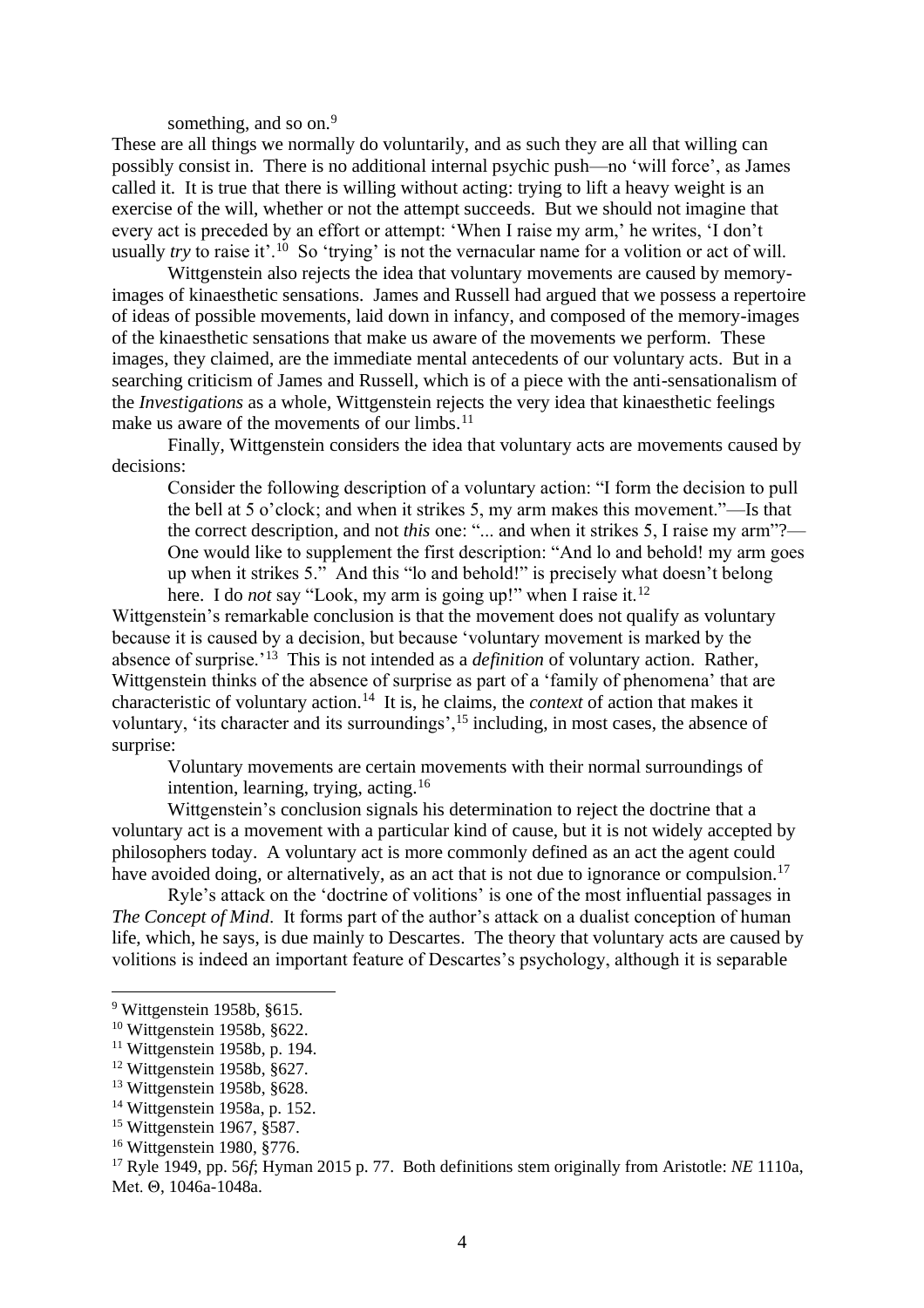from the doctrine that the mind is an immaterial substance. However, Ryle regards the theory as a myth. It is, he says, 'a causal hypothesis, adopted because it was wrongly supposed that the question, "What makes a bodily movement voluntary?" was a causal question.'<sup>18</sup>

Ryle presents several arguments against the doctrine of volitions, of which two have generally been accorded the greatest weight. The first is that we do not know how to answer a variety of questions about volitions, which we would be able to ask if the theory were true: 'Can they be sudden or gradual, strong or weak, difficult or easy, enjoyable or disagreeable? [...] Can we take lessons in executing them? Are they fatiguing or distracting?' And so on. According to the theory, volitions should be encountered 'vastly more frequently than headaches, or feelings of boredom', but 'if we do not know how to settle simple questions about their frequency, duration or strength, then it is fair to conclude that their existence is not asserted on empirical grounds.'<sup>19</sup>

In reply, it can be pointed out that while few of Ryle's questions about volitions have straightforward answers, and it is hard to say anything sensible about their frequency, duration or strength, the same can be said about other mental operations, whose reality is not in doubt. How often do I acquire a belief in the course of a day? How many beliefs do I acquire when I walk into an unfamiliar room? Is acquiring beliefs a fatiguing or distracting business? And so on. But although Ryle's argument is not decisive, it effectively put the volitionist on the back foot.

Ryle's second influential argument is that the theory that voluntary acts are caused by volitions leads to an insoluble dilemma:

Some mental processes […] can, according to the theory, issue from volitions. So what of the volitions themselves? Are they voluntary or involuntary acts of mind? Clearly either answer leads to absurdities. If I cannot help willing to pull the trigger, it would be absurd to describe my pulling it as 'voluntary'. But if my volition to pull the trigger is voluntary, in the sense assumed by the theory, then it must issue from a prior volition and that from another *ad infinitum*. 20

This argument, which was sometimes described as a dilemma and sometimes as a regress, was widely regarded as conclusive for at least twenty years. For example, Anthony Kenny describes it as 'decisive'.<sup>21</sup> But the consensus weakened in the 1970s. For example, Jennifer Hornsby claimed that the argument is only effective against a theory that identifies volitions both with causes of actions and with actions themselves:

For the fundamental step is: whenever there is one action, there are two actions; and the conclusion is: there are infinitely many actions.<sup>22</sup>

Arguably, both of these views about Ryle's argument are partly right and partly wrong. For it is one thing to explain what makes an act or bodily movement voluntary, and another to explain what makes it active rather than passive, i.e. attributable to the agency of the individual whose body moves. Philosophers have tended to amalgamate these questions, but volitions can be postulated *either* to explain voluntariness or to explain agency. Arguably Ryle's argument is effective against a volitionist theory of voluntariness, which is how Kenny interprets it, but not against a volitionist theory of agency, as Hornsby points out.<sup>23</sup>

Collingwood, Wittgenstein and Ryle initiated a radical change of direction in the philosophy of action, because between them they shattered the empiricist consensus that a voluntary act is a movement of the body or a muscular contraction caused by a specific kind

<sup>18</sup> Ryle 1949, pp. 54.

<sup>19</sup> Ryle 1949, pp. 64*f*.

 $20$  Ryle 1949, p. 54.

 $21$  Kenny 1975, p. 14.

<sup>22</sup> Hornsby 1980*,* pp. 48*f*.

<sup>23</sup> Hyman 2015, ch. 1.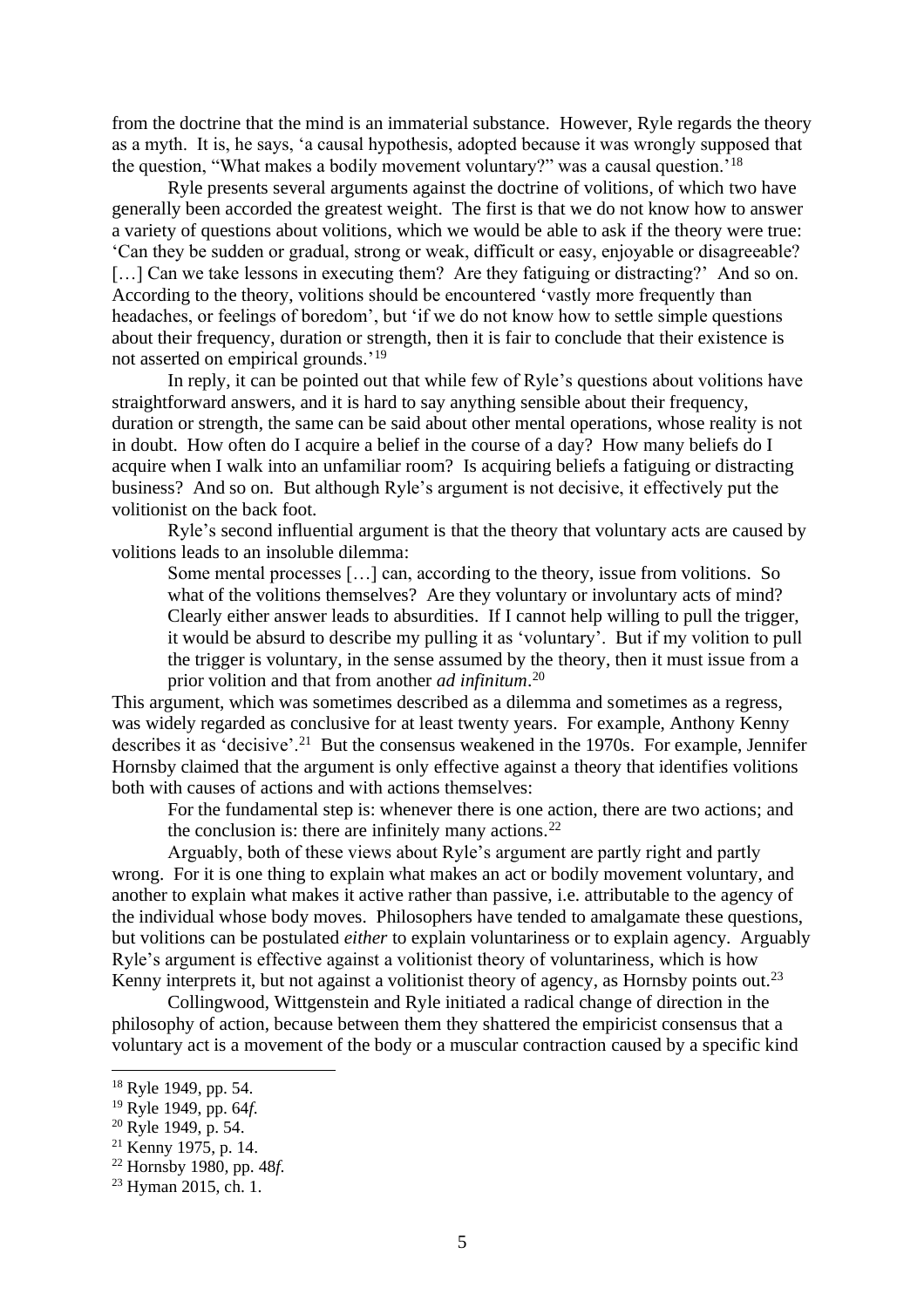of conscious mental event, and challenged both the natural assumption that explanations of human behaviour refer to causes, and the positivist claim that they must therefore refer to regularities or natural laws.

In the next generation, some philosophers, notably G.H. von Wright, William Dray and Peter Winch, pursued Collingwood's idea that explanations in the social sciences are quite different from ones in the natural sciences, because the former aim to understand and interpret human action, whereas the latter seek to facilitate the prediction and control of natural events.<sup>24</sup> Others focused on the explanation of individual human action.<sup>25</sup> Among these, Anscombe and Davidson were the most influential, mainly because they persuaded philosophers—except for those who worked in philosophy of law—to stop thinking about voluntary action, and to think about intentional action, and action done for reasons, instead. It was as if the very concept of voluntary action had been discredited or rendered relatively unimportant by the destructive arguments of Wittgenstein and Ryle.

### *3. Anscombe and Davidson*

Anscombe's book *Intention* (1957), which was mainly influenced by Aristotle, Aquinas and Wittgenstein, set the agenda for subsequent work in the philosophy of action, both directly and through its influence on Davidson.

In *Intention*, Anscombe sets out to elucidate a concept of intention that is common to three presumably related phenomena: (i) an intention to act, (ii) an intentional act, and (iii) an intention with which a person acts. Anscombe's approach was to focus on (ii) and (iii), and then to argue that (i) can be explained in terms of them (1957: §50*f.* p.90). Davidson initially agreed that an intention to act can be understood in this way but he subsequently came to regard 'pure intending' as 'the basic notion on which the others depend' (Davidson 1980: xvii). Various debates ensued, centred on whether Anscombe's or Davidson's view is right and, if Davidson is right, whether an intention to act is a *sui generis* mental state or attitude, possibly with the character of a mental plan or programme, or whether it can be reduced to some combination of judgements, beliefs and desires.<sup>26</sup>

The most important ideas defended in *Intention* are, first, that the main kind of action that is characteristic of human beings is *intentional* rather than *voluntary* action; and, second, that an intentional act is one of which we can sensibly seek a particular kind of explanation. This is not a causal explanation. Instead, it gives the agent's *reason or justification* for doing the act. In other words, it explains what made the act seem worth doing from her point of view. Anscombe accepts that human action *can* have mental causes. For example, if you march up and down because you are excited by some martial music, hearing the music causes you to march up and down. But this does not mean that hearing the music is your *reason or justification* for marching up and down—in the case imagined you are not supposed to have a reason or justification—and Anscombe denies that a reason or justification is a mental cause.

Anscombe's proposal that intentional action can be defined by means of the concept of a *reason for acting* has been highly influential. But it is not obvious that it is true. For if we can sensibly ask for an agent's reason whenever she acts intentionally, it appears that we can ask the same question about some acts that are not intentional, notably ones that express emotions. For example, someone who reacts to a piece of news with a laugh or a curse may not do so intentionally, but it would not be plausible to insist that in that case she cannot be laughing or cursing for a reason. Of course, it may be a poor or insufficient reason. But

<sup>24</sup> von Wright, 1963 and 1971; Dray 1995; Winch 1958.

<sup>&</sup>lt;sup>25</sup> Hampshire, 1959; Melden 1961; G.H. von Wright 1963 and 1971; Kenny 1963; Taylor, R. 1966.

<sup>&</sup>lt;sup>26</sup> See Anscombe 1957; Davidson 1978; Searle 1983; Bratman 1987 and 1999; Velleman 1989; Setiya 2007; Thompson 2008.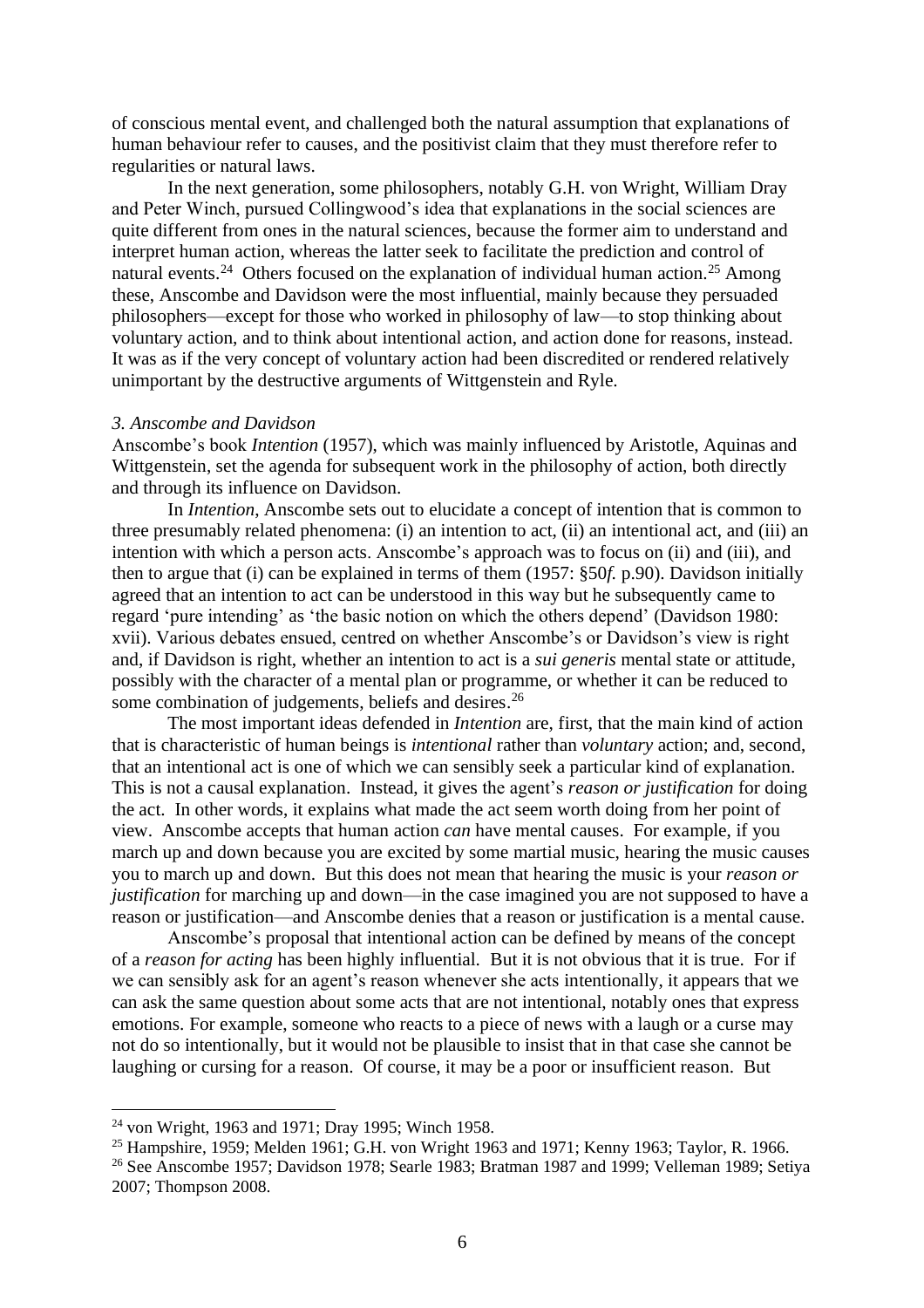equally, it may be a perfectly good reason, which fully justifies reacting in that way. We can certainly ask for an agent's *intention* or *goal* when she acts intentionally. But arguably 'reasons for acting' inform a broader range of human behaviour than intentions or goals. Anscombe's suggestion that the concept of a 'reason for acting' can be explained in terms of the good has also been disputed. $27$ 

Another idea Anscombe defends in *Intention*, which also stimulated extensive debate, is that we need to be aware of the different descriptions that can be applied to a single act. Anscombe draws attention to the fact that we often do one thing by doing another thing. For example, suppose a man kills some people in a house by poisoning its water supply, which he does by working a pump, which he does by moving his arm up and down. How are these acts related? Is moving his arm *part* of killing the people? Or is one *cause* and the other *effect*? Or are they *one and the same* act described in different ways?

Anscombe's own view is the last.<sup>28</sup> But although it has the attraction of parsimony, if parsimony is considered desirable in this case, this solution faces difficulties, e.g. when it comes to determining when and where the act occurred. For if the killing *is* the movement of the man's arm, it follows that the killing and the movement happened in the same place and at the same time, and hence that the killing happened in the pump-house, some time before the victims died. Many philosophers have found these implications of the identity claim hard to accept, and have proposed alternative views about the nature, individuation and location of acts.<sup>29</sup>

In his influential article 'Actions, Reasons and Causes', which developed out of a commission to write a review of Anthony Kenny's book *Action, Emotion and Will*, Davidson accepts that an explanation that identifies the agent's reason for doing an intentional act 'rationalises' or justifies the act. But he argues that it is *also* a causal explanation. An agent's reason, Davidson maintains, is a combination of a belief and a desire (or 'proattitude'), and when an agent acts for a reason, the reason—or an event closely associated with it, such as the onset of the desire—causes the act. It follows that when we explain an intentional act by identifying the agent's reason for doing it, this *is* a causal explanation.

Does it follow that the explanation subsumes the act and the reason—or associated event—under a generalisation or a law? For example, if a defendant charged with a criminal offence claims that he acted under duress, does he imply that he would respond to a threat in the same way again, or that he or others always respond to threats in that way? Davidson's ingenious reply to these questions is that the statement that an act was done for a certain reason *does* imply that a law covering the events concerned exists, but it does *not* imply that the same reason would always lead to the same act. For the relevant law need not be stated in the language of beliefs and desires. If beliefs and desires are physical states, the law can be stated in the language of physics instead.<sup>30</sup>

Thus, Davidson accepts that if one event (becoming thirsty) causes another (reaching for a glass of water), the two events can be subsumed under a generalisation or law. But laws relate events under specific descriptions, and as Anscombe pointed out, different descriptions can be applied to a single event. Hence, it is a mistake to infer from the fact that identifying

 $27$  Velleman 1992; Tenenbaum 2010.

<sup>28</sup> Anscombe 1957 and 1979; Davidson 1970.

<sup>&</sup>lt;sup>29</sup> Prichard 1949, O'Shaughnessy 1980, Hornsby 1980 and 1998, and Cleveland 1997 argue that acts are not movements of the body but their causes, which are instances of trying, endeavour or 'setting oneself to do something'. The problems about locating acts are if anything more acute on accounts of this kind. Others claim that acts are *sui generis* 'agential' events (Ginet 1990 and O'Connor 1995), or challenge the assumption that acts are events of any kind at all (von Wright 1963; Dretske 1988; Bennett 1995; Alvarez and Hyman 1998; Hyman 2015).

<sup>30</sup> Davidson 1970.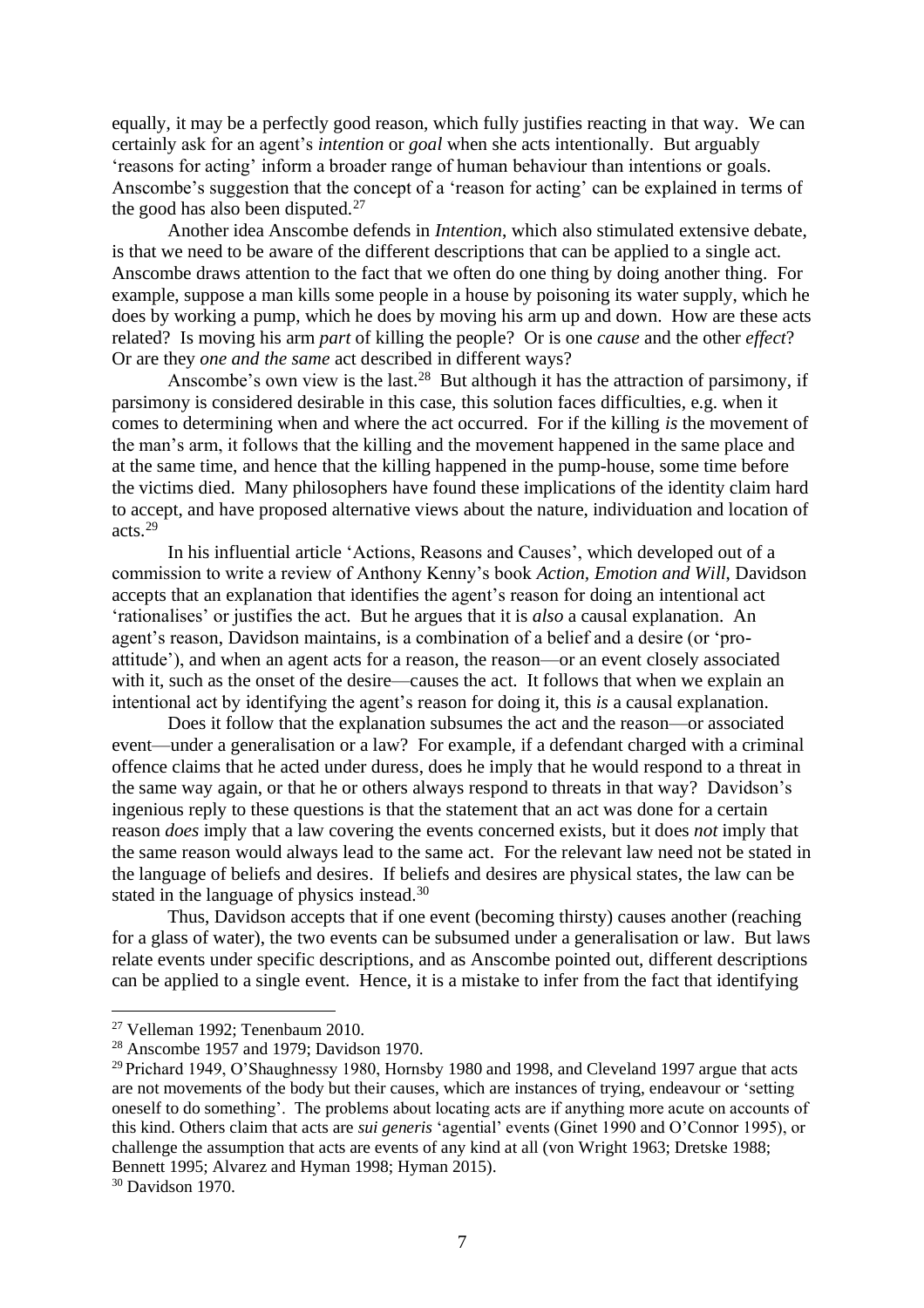an agent's reason for doing an act is unlike the task of 'classifying [events] and establishing relations between the classes thus defined', that it is not a matter of identifying a cause.

After the publication of 'Actions, Reasons and Causes', Davidson's influence in the philosophy of action gradually overtook Wittgenstein's, and by the mid-1980s, the prevailing doctrine was as follows:

- An act is a movement of the agent's body, caused by a combination of mental states, which 'rationalises' or justifies it. This combination of mental states is the agent's 'reason' for doing the act.
- An agent's 'reason' causes an act *via* an intention.
- An act in its turn causes further events—such as when operating a pump causes the water in a tank to become poisoned—on account of which new descriptions can be applied to it (e.g. 'poisoning the water').
- An act is not intentional or unintentional absolutely, nor is it 'rationalised' absolutely, but only 'under' a particular description, or *qua* act of a particular kind. (The murder Oedipus committed was intentional *qua* killing but not *qua* parricide.)
- A particular bodily movement qualifies as an act, i.e. it is attributable to the agency of the individual whose body moves, because it is intentional 'under' *some* description.

Davidson's philosophy of action was widely accepted in outline, although many details were disputed,  $31$  and some philosophers challenged it in fundamental ways.  $32$ 

It was generally agreed that Davidson's account was incomplete. For example, he had little to say about omissions.<sup>33</sup> But the most widely discussed difficulty Davidson's theory faces is the so-called problem of deviant causal chains, which Davidson himself drew attention to:

A climber might want to rid himself of the weight and danger of holding another man on a rope, and he might know that by loosening his hold on the rope he could rid himself of the weight and danger. This belief and want might so unnerve him as to cause him to loosen his hold, and yet it might be the case that he never chose to loosen his hold, nor did he do it intentionally.<sup>34</sup>

This example shows that a reason can both cause and 'rationalise' an act without the agent doing the act intentionally, or for that reason. Davidson therefore maintains that when an agent acts intentionally her reason does not merely cause her act, it causes it *in the right way*. But what is the right way? Davidson and Anscombe agree that it is not possible to define the kind of causal route that is characteristic of intentional action, but they interpret this result in very different ways. In Anscombe's view, it confirms that intentional acts are not caused by beliefs and desires, whereas Davidson regards it as a consequence of the fact that beliefs and desires cannot be related to physical states by strict laws. <sup>35</sup> Others claim that it *is* possible to define the kind of causal route that is characteristic of intentional action; or alternatively that the problem of deviant causal chains shows that the nomothetic theory of causation Davidson

<sup>&</sup>lt;sup>31</sup> Lepore and McLaughlin 1985; Vermazen and Hintikka 1985; Stoecker 1993.

<sup>&</sup>lt;sup>32</sup> Kenny 1975; Frankfurt 1978; Schueler 1995 and 2003; Rundle 1997; Stoutland 1998; Wilson 1989; Sehon 2000 and 2016; Schroeder 2001; Ginet 1990; Tanney 2009; Mayr 2011; Hyman 2015.

<sup>33</sup> Vermazen 1985; Williams 1995; Bach 2010.

<sup>34</sup> Davidson 1980, 79.

<sup>&</sup>lt;sup>35</sup> Anscombe 1989 and Davidson 1987.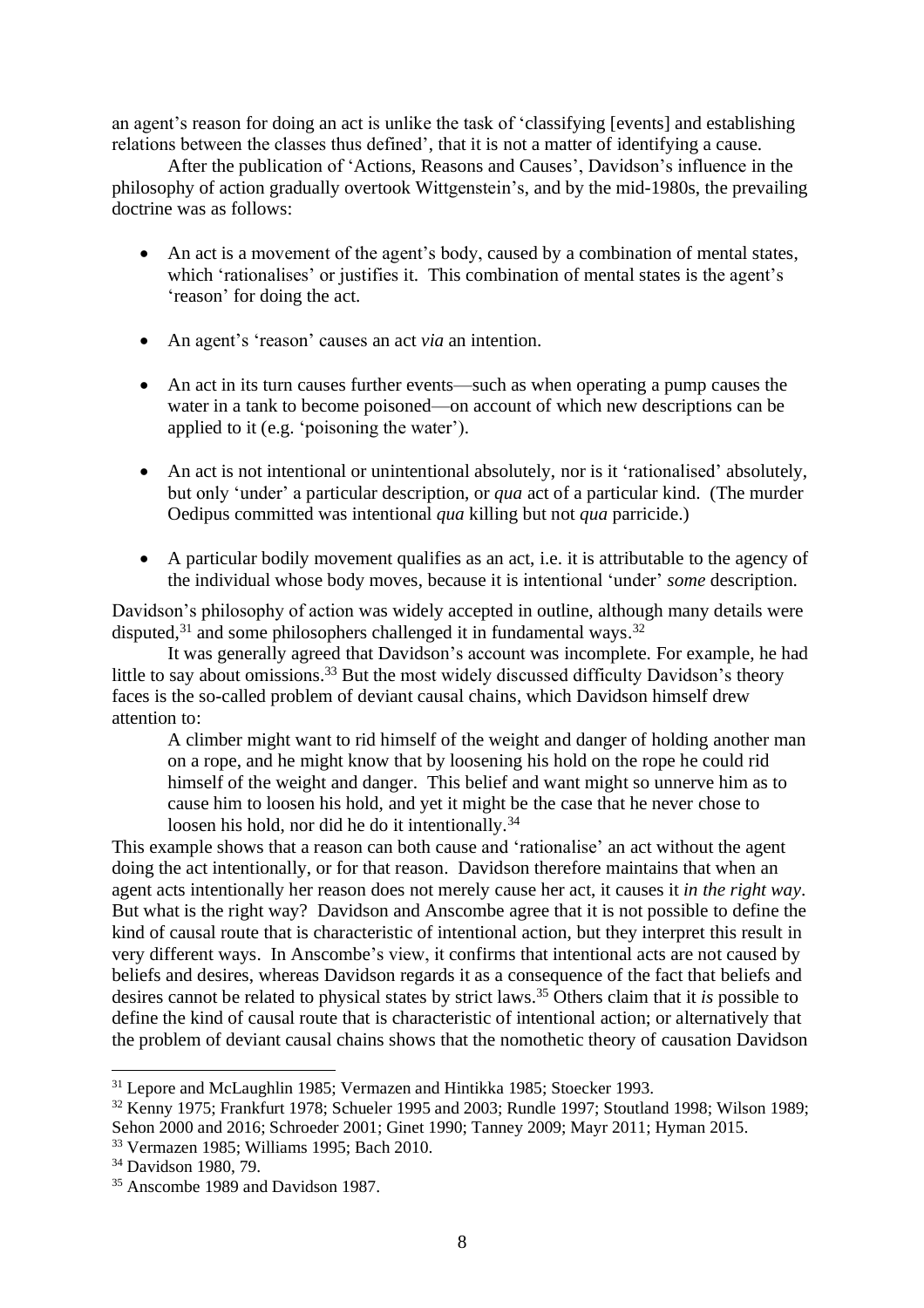took for granted cannot explain the exercise of causal powers.<sup>36</sup>

Davidson's ideas dominated the philosophy of action in the 1970s and 1980s, but his influence began to wane in the 1990s, partly because of a revival of interest in some of the ideas in Anscombe's *Intention* that had been overshadowed by his work. <sup>37</sup> As a result, first, the concepts of reason and reasoning, and the distinctions and relationships between different kinds of reasons, have been more widely debated, and Davidson's claim that reasons are mental states has been more widely and effectively challenged as a result.<sup>38</sup> Second, the role of knowledge in intentional action—especially (but not exclusively) an agent's knowledge of her own action—has been studied closely.<sup>39</sup> Finally, the temporal dimension of action has been accorded more importance than before, and it has been argued that we need to add the category of process to those of continuant, state and event, in order to account for the ontology of action. 40

## *4. Conclusion*

The philosophy of action continues to develop. Many topics that we have not been able to touch upon are being studied intensively, such as unconscious motivation and 'implicit bias', virtue, character, emotion, strength and weakness of will (*akrasia*), and mental acts. The topic of acts by institutions, collectives and groups, and the question whether these are reducible to acts by individuals, have been the subject of some especially interesting work.<sup>41</sup> Some philosophers have embraced a methodological shift towards empirical work, either by engaging in so-called 'experimental philosophy', or by drawing extensively on cognitive science, psychiatry and neuroscience, especially in connection with free will and moral responsibility.<sup>42</sup> At the same time, the central questions that connect the philosophical study of human action with metaphysics, epistemology and ethics have not received definitive answers, and the arguments and problems introduced by Collingwood, Wittgenstein, Ryle, Anscombe and Davidson are far from being played out.

<sup>36</sup> See Goldman 1970; Peacocke 1979; Mele 1992; Bishop 1989; Hyman 2015. For a detailed discussion see Mayr 2011, ch. 5.

<sup>&</sup>lt;sup>37</sup> *Intention* was reissued in 2000, having been out of print for many years.

<sup>38</sup> Raz 1975 and 1999; Parfit 1984 and 2011; Quinn, 1993; Hyman 1999; Smith 1994; Scanlon 1998; Dancy 2000; Bittner 2001; Alvarez 2010; Sandis 2012.

<sup>&</sup>lt;sup>39</sup> See various essays in Ford, Hornsby and Stoutland 2011.

<sup>40</sup> Stout 1996 and 1997; Thompson 2008; Hornsby 2012; Steward 2012; Lavin 2015.

<sup>&</sup>lt;sup>41</sup> See for example Tuomela  $2007$  and List & Pettit 2011.

<sup>&</sup>lt;sup>42</sup> Knobe and Nichols 2008 and 2013, Mele 2009, Murphy, Ellis and O'Connor 2009 and Levy 2014 are representative of some of these developments.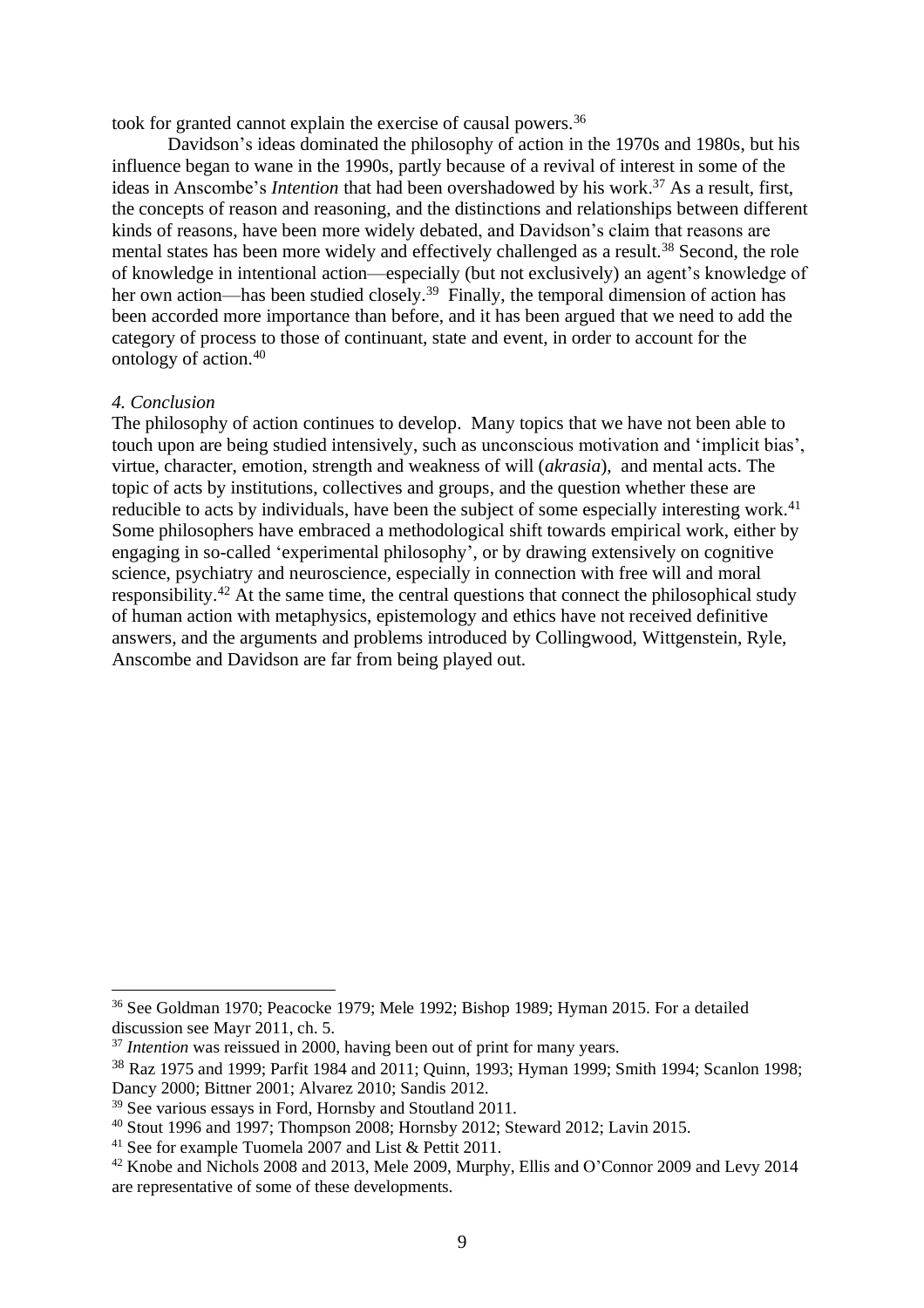#### REFERENCES

Alvarez, M. 2010. *Kinds of Reasons*. Oxford University Press.

Alvarez M. and Hyman, J., 1998. "Agents and their Actions," *Philosophy* 73: 219–245

Anscombe, G.E.M. 1957. *Intention*. Oxford: Blackwell.

Anscombe, G.E.M. 1979. 'Under a Description," *Noûs* 13: 219-233.

Anscombe, G.E.M. 1989. "Von Wright on Practical Inference," in Schlipp, P. A. and Hahn, L. E. (eds.). *The Philosophy of Georg Henrik Von* Wright. La Salle, Ill.: Open Court.

Aquinas, T. (1964-1973). *Summa Theologiae*. Cambridge: Blackfriars.

Aquinas, T. (1964). *Sententia Libri Ethicorum*. Litzinger, C.I., trans. *Commentary on the Nicomachean Ethics.* 2 vols. Library of Living Catholic Thought. Chicago: Regnery.

Augustine, *On the Free Choice of the Will, On Grace and Free Choice, and Other Writings*, P. King (ed., tr.). Cambridge University Press.

Augustine, 1998. *The City of God against the Pagans*. Dyson, R.W. (ed., tr.). Cambridge University Press.

Bach, K. "Refraining, Omitting and negative Acts' in XXX

Bennett, J. 1995. *The Act Itself*. Oxford University Press.

Bishop, J. 1989. *Natural Agency: An Essay on the Causal Theory of Action*. Cambridge University Press.

Bittner, R. 2001. *Doing Things for Reasons*. Oxford University Press.

Bratman, M. 1987. *Intentions, Plans, and Practical Reason*. University of Chicago Press.

Bratman, M. 1999. *Faces of Intention: Selected Essays on Intention and Agency*. Cambridge University Press.

Cleveland, T. 1997. *Trying Without Willing: An Essay in the Philosophy of Mind*. London, Ashgate.

Collingwood, R.G. 1946. 1994. *The Idea of History. With Lectures 1926-1928.* Revised Edition. van der Dussen, J. (ed.). Oxford University Press.

Dancy, J. 2000. *Practical Reality*. Oxford University Press.

Dante Alighieri, [1308-1320] 2008 *The Divine Comedy*, trans C.H. Sisson, Higgins, D.H. (ed.). Oxford University Press.

Davidson, D. 1963. "Actions, Reasons, and Causes," reprtd Davidson 1980.

Davidson, D. 1976. "Hempel on Explaining Action," reprtd Davidson 1980.

Davidson, D. 1970. "Mental Events," reprtd Davidson 1980.

Davidson, D. 1971. "Agency," reprtd Davidson 1980.

Davidson, D. 1973. "Freedom to Act." reprtd Davidson 1980.

Davidson, D. 1978. "Intending." reprtd Davidson 1980.

Davidson, D. 1980. *Essays on Actions and Events.* Oxford University Press.

Davidson, D. 1987. "Problems in the Explanation of Action", reprtd in Davidson, D. 2004. *Problems of Rationality*. Oxford University Press.

D'Oro, G. and Sandis, C.. 2013. *Reasons and Causes: Causalism and Anti-causalism in the Philosophy of Action.* Basingstoke and New York: Palgave Macmillan.

Dray, W.H. 1995. *History as Re-Enactment*. *R. G. Collingwood's Idea of History.* Oxford University Press.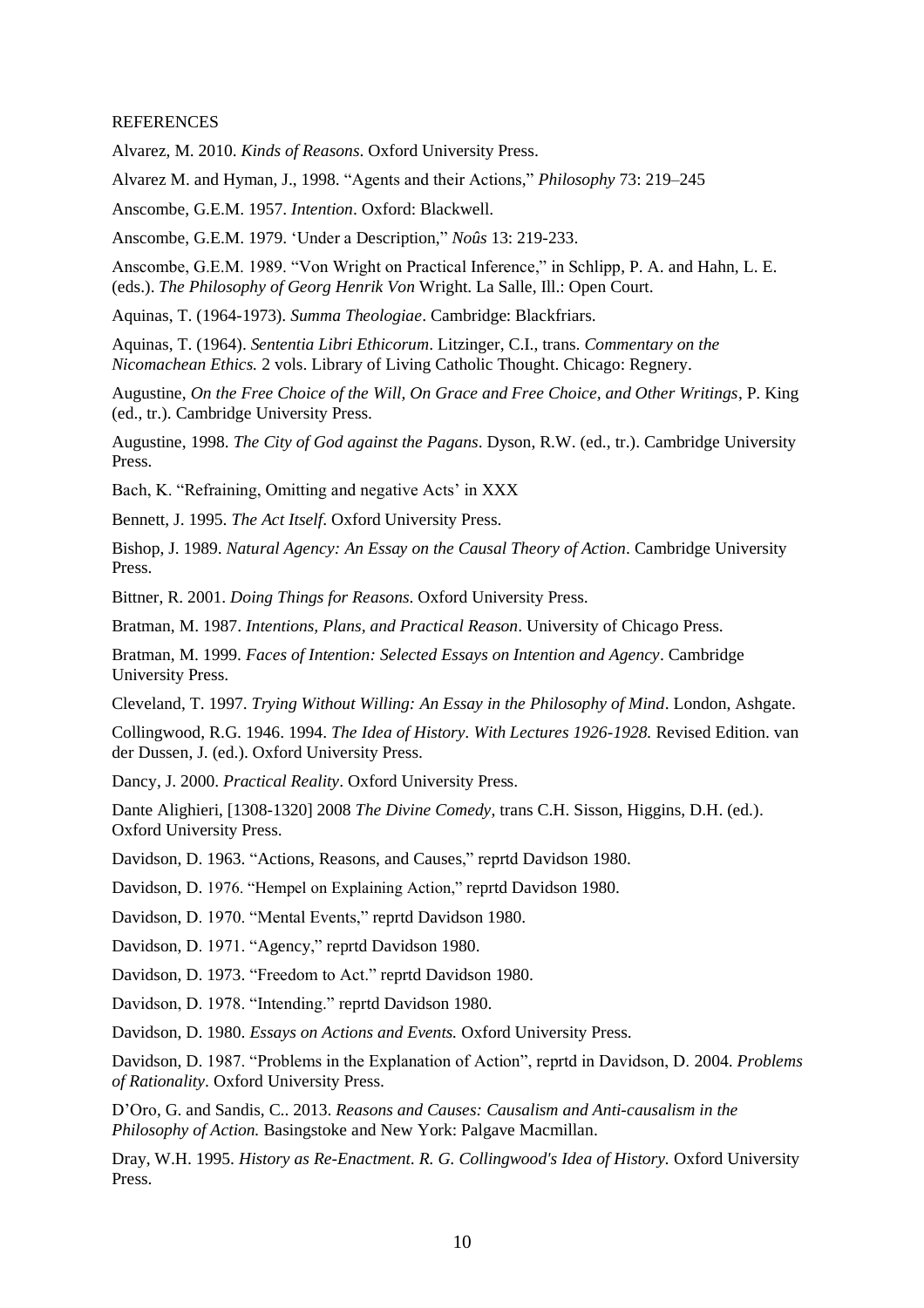Dretske, F. *Explaining Behavior: Reasons in a World of Causes.* Cambridge MA: MIT Press, 1988.

Falvey, K. 2000. "Knowledge in Intention," *Philosophical-Studies* 99(1): 21-44.

Fischer, J.M. 1999, "Recent Work on Moral Responsibility," *Ethics* 110: 93-139.

Ford, A., Hornsby, J. and Stoutland, F. (eds.). 2011. *Essays on Anscombe's Intention*. Harvard University Press.

Frankfurt, H. 1969. "Alternate Possibilities and Moral Responsibility," *Journal of Philosophy* 66(4): 829–39.

Frankfurt, H. 1978. "The Problem of Action," *American Philosophical Quarterly* 15: 157-62.

Ginet, C. 1990. *On Action.* Cambridge University Press.

Ginet, C. 2002. "Reasons and Explanations of Action: Causalists versus Non-causalists Accounts," in Kane (ed.) First Edition.

Goldman, A. 1970. *A Theory of Human Action*. Princeton University Press.

Hampshire, S. 1959. *Thought and Action*. London: Chatto and Windus

Hempel, C. 1965. *Aspects of Scientific Explanation and Other Essays in the Philosophy of Science*. New York: Free Press.

Hempel, C and Oppenheim, P. 1948. "Studies in the Logic of Explanation." *Philosophy of Science*, 15: 135–175.

Heil, J. and Mele, A. (eds.) 1993. *Mental Causation*. Oxford University Press.

Hornsby, J. 1980. *Actions.* London: Routledge & Kegan Paul.

Hornsby, J. 1998. "Dualism in Action," in A. O'Hear (ed.) 1998.

Hornsby, J. 2007. 'Knowledge, Belief, and Reasons for Acting', in *Explaining the Mental*, C. Penco, M. Beaney, M. Vignolo (eds.), Newcastle, UK: Cambridge Scholars Publishing.

Hornsby, J. 2012. "Actions and Activity," *Philosophical Issues. A Supplement to Noûs.* Action Theory. 233-245.

Hyman, J. 1999. "How Knowledge Works," *The Philosophical Quarterly* 49: 433-51.

Hyman, J. 2015. *Action, Knowledge, and Will*. Oxford: Oxford University Press.

Kane, R. 2011. *The Oxford Handbook of Free Will*. 2nd Edition (1st Edition 2002). Oxford University Press.

Kenny, A. 1963. *Action, Emotion and Will*. London: Routledge.

Kenny, A., 1975. *Will, Freedom and Power*. Oxford: Blackwell.

Knobe J. and Nichols, S. (eds.) 2008 and 2013. *Experimental Philosophy.* Vols I and II. Oxford University Press.

Lavin, D. 2015. "Action as a Form of Temporal Unity," *Canadian Journal of Philosophy* 45: 609-29.

Lepore, E. and McLaughlin, B. (eds.). 1985. *Actions and Events: Perspectives on the Philosophy of Donald Davidson*. Oxford: Blackwell.

Levy, N. and McKenna, M. 2009. "Recent Work on Free Will and Moral Responsibility," *Philosophy Compass* 3: 96-133.

Levy, N. 2014. *Addiction and Self-Control. Perspectives from Philosophy, Psychology, and Neuroscience*. Oxford University Press.

List, C. and Pettit, P. 2011. *Group Agency: The Possibility, Design, and Status of Corporate Agents*. Oxford University Press.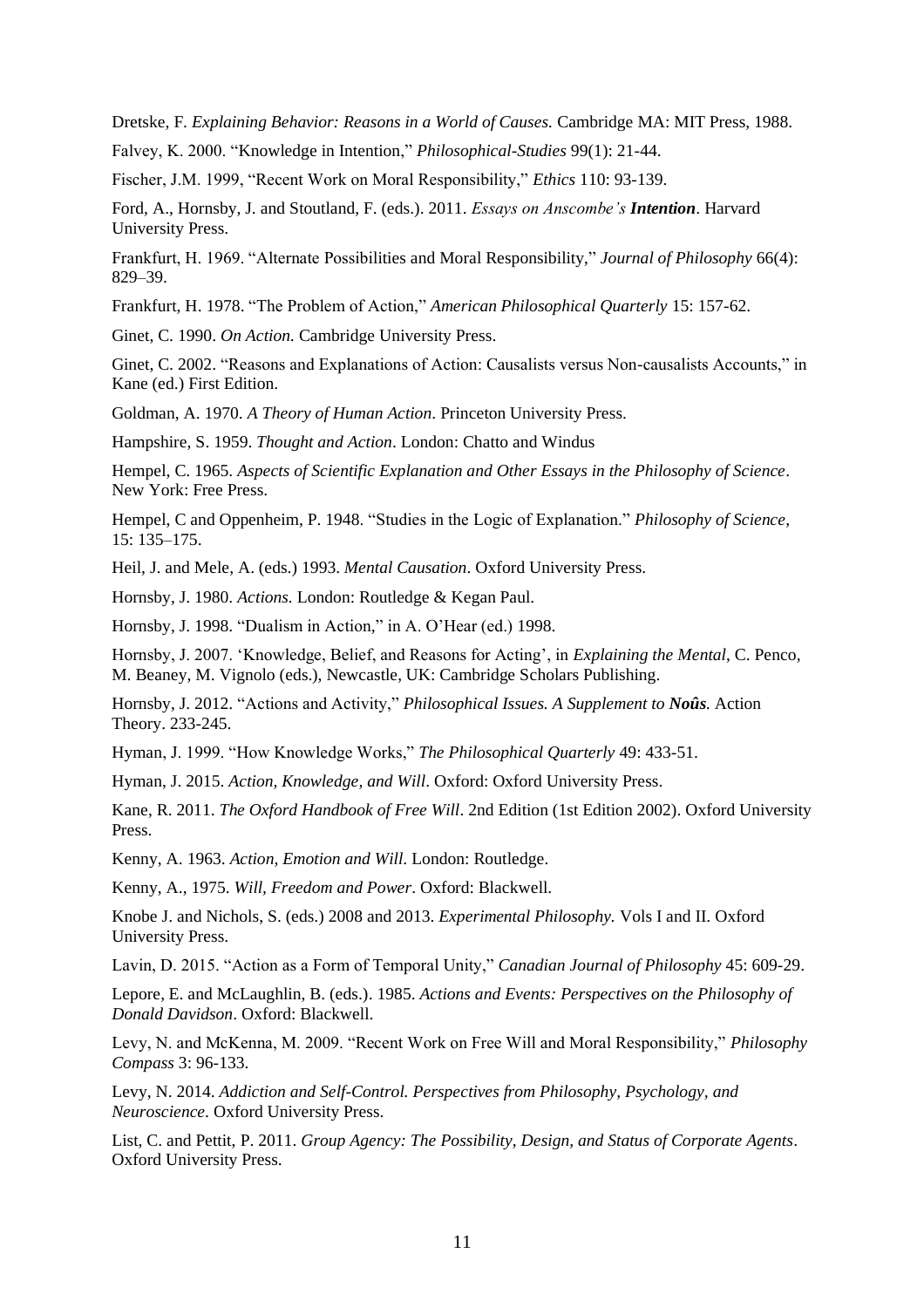Mayr, E. 2011. *Understanding Human Agency.* Oxford University Press.

Meggle, G. (ed.) 1998. *Actions, Norms, Values: Discussions with Georg Henrik von Wright*. Berlin: Walter de Gruyter.

Melden. A. L. 1961. *Free Action*. London: Routledge and Kegan Paul.

Mele, A.R. 1992. *Springs of Action: Understanding Intentional Behaviour*. New York: Oxford University Press.

Mele, A. R. 2009. *Effective Intentions: The Power of Conscious Will*. Oxford University Press.

Mill, J.S. 1846. *A System of Logic*. Second Edition. London: John W. Parker.

Murphy**,** N., Ellis, G. and O'Connor, T. (eds.) 2009. *Downward Causation and the Neurobiology of Free Will*. Springer.

O'Connor, T. 1995. "Agent Causation," in his *Agents, Causes and Events*. *Essays on Indeterminism and Free Will.* Oxford University Press.

O'Hear, A. (ed.) 1998. *Current Issues in the Philosophy of Mind*. Cambridge University Press.

O'Shaughnessy, B. 1980. *The Will: A Dual Aspect Theory*. Cambridge University Press.

Peacocke, C. 1979. "Deviant Causal Chains," *Midwest Studies in Philosophy.* 4(1): 123-155.

Prichard, H.A. 1949. *Moral Obligation*. Oxford University Press.

Raz, J. 1975. *Practical Reason and Norms*. Oxford University Press.

Raz, J. 1999. *Engaging Reason*. Oxford University Press.

Reid, T. [1788] 2010. *Essays on the Active Powers of Man*. Haakonssen, K. and Harris, J. A. (eds.) Edinburgh University Press.

Rowe, W. 2000. "The Metaphysics of Freedom: Reid's Theory of Agent Causation," *American Catholic Philosophical Quarterly*, 74: 425–446.

Rundle, B. 1997. *Mind in Action*. Oxford University Press.

Russell, B. 1921. *The Analysis of Mind*. London: Allen & Unwin.

Ryle, G. 1949. *The Concept of Mind*. London: Hutchinson.

Sandis, C. 2012. *The Things We Do and Why We Do Them*. Palgrave Macmillan.

Sartre, J.-P. 1943. *L'être et le néant*. Paris: Gallimard.

Sartre, J.-P. 1946. *L'existentialisme est un Humanisme*. Paris: Éditions Nagel.

Schroeder, S. 2001. "Are reasons causes? A Wittgensteinian response to Davidson," in S. Schroeder (ed.). *Wittgenstein and Contemporary Philosophy of Mind*. London: Palgrave Macmillan.

Schopenhauer, A. [1818/19] 1966. *The World as Will and Representation.* Trans E.F.J. Payne. Mineola, NY: Dover.

Schueler, G.F. 1995. *Desire: Its Role in Practical Reason and the Explanation of Action*. Cambridge, Mass: MIT Press.

Schueler, G.F. 2003. *Reasons and Purposes: Human Rationality and the Teleological Explanation of Action*, Oxford University Press.

Searle, J.. 1983. *Intentionality: An Essay in the Philosophy of Mind*. Cambridge University Press.

Sehon, S. 2000. "An Argument against the Causal Theory of Action," *Philosophy and Phenomenological Research*, 60: 67–85.

Sehon, S. 2016. *Free Will and Action Explanation,* Oxford University Press.

Setiya, K. 2007. *Reasons without Rationalism*. Princeton University Press.